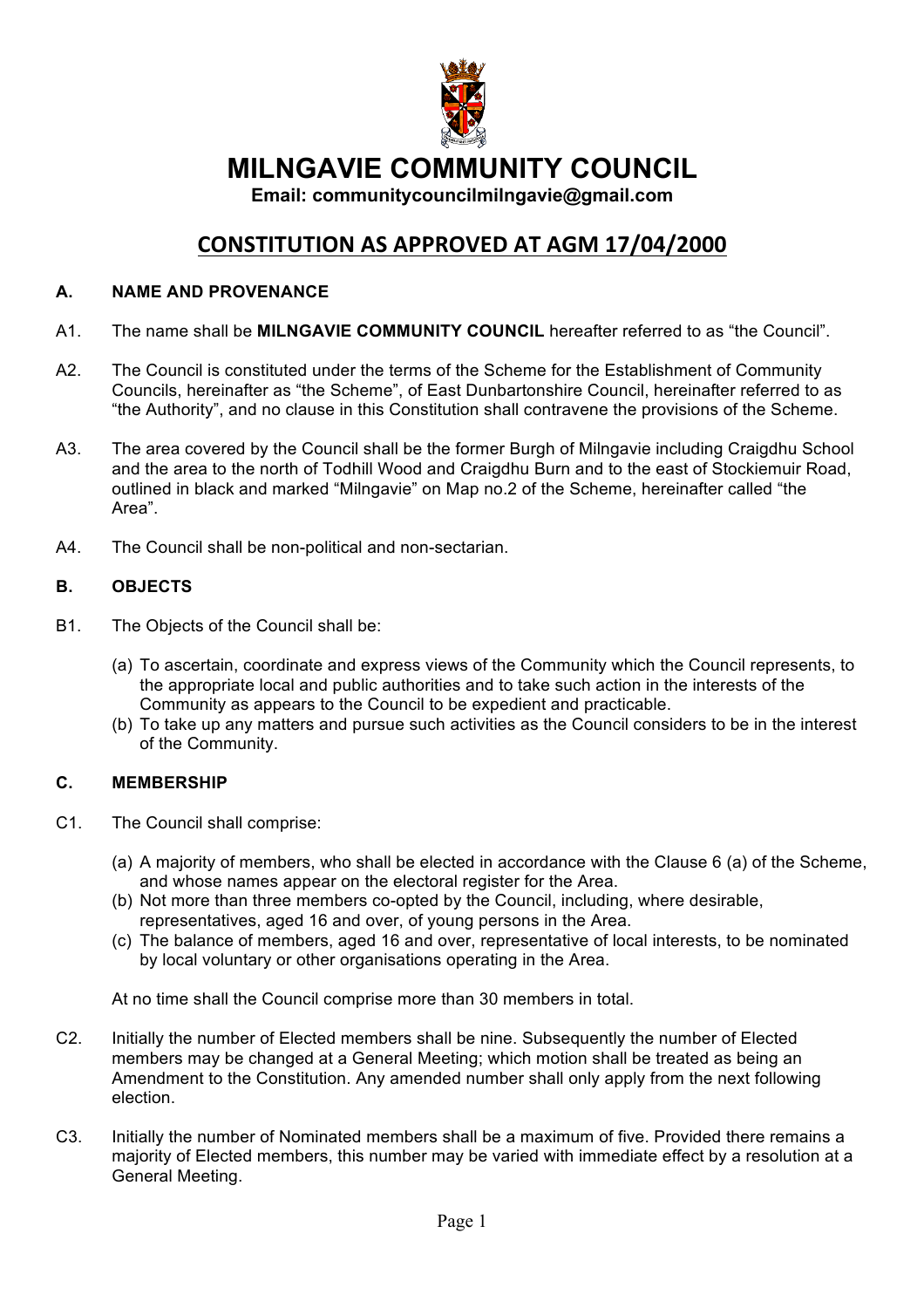## **D. ELECTIONS**

- D1. Elections shall be held in October 1999 and thereafter at three year intervals on the first Wednesday of October. The Authority shall have a supervisory role at the first election but subsequent elections and bye-elections shall be run by the Council under the Authority's guidance, and the council shall appoint a Returning Officer for any such election.
- D2. Persons seeking election shall be nominated following a public notice of election issued by the Authority similar to such a notice as it prescribed for Local Authority Elections. Nominations shall be signed by the person nominated, a proposer, a seconder and two persons, all of whom must appear on the electoral register for the area.
- D3. In the event of the number of valid nominations for election exceeding the number of members to be elected, an election shall be held as prescribed in the Scheme. Voting shall be by secret ballot; only persons whose names appear on the electoral register for the Area shall be entitled to vote.
- D4. Subject to Clause D5, below, in the event of the number of valid nominations being equal to or less than the number of members to be elected, there shall be no election and persons nominated shall be declared elected.
- D5. If at the expiry of the nomination period, the number of valid nominations is equal to or less than half the total number of members of the Council, the Council shall be deemed not to have been formed.
- D6. If at any time the number of elected members of the Council falls to be equal or less than half the total number of members of the Council, the Council shall after the expiry of three months from that time be deemed to be no longer formed. If, however, within those three months, the Council holds a bye-election which results in the number of elected members becoming greater than half the total number of members, then the Council shall continue to be formed.
- D7. Any casual vacancy in the elected members may, subject to the provisions of Clause D5, be filled by co-opting a member whose name appears on the electoral register for the Area.
- D8. The Authority shall meet the following election expenses:
	- (a) The cost of publication of all notice of elections
	- (b) The cost of the notice of poll
	- (c) The cost of providing voting papers
	- (d) The cost of providing electoral registers if necessary
	- (e) The cost of providing premises for the election

#### **E. NOMINATED MEMBERS**

- E1. The Nominated members shall be appointed in accordance with Clause 6 (b) of the Scheme.
- E2. In the event of a casual vacancy arising among the Nominated members the Council shall request the organisation which originally nominated the vacating member to nominate a replacement. Should no such nomination be made within two months of the vacancy occurring, the Officers may request a nomination from any other suitable organisation.

#### **F. PERIOD OF OFFICE**

- F1. All elected members shall hold office from the date of their appointment until the date of the next election of the Council and shall be eligible for re-election.
- F2. Nominated members shall hold office from the date of their appointment until the date of the next election of the Council. Nominated members who cease to be members of the organisation which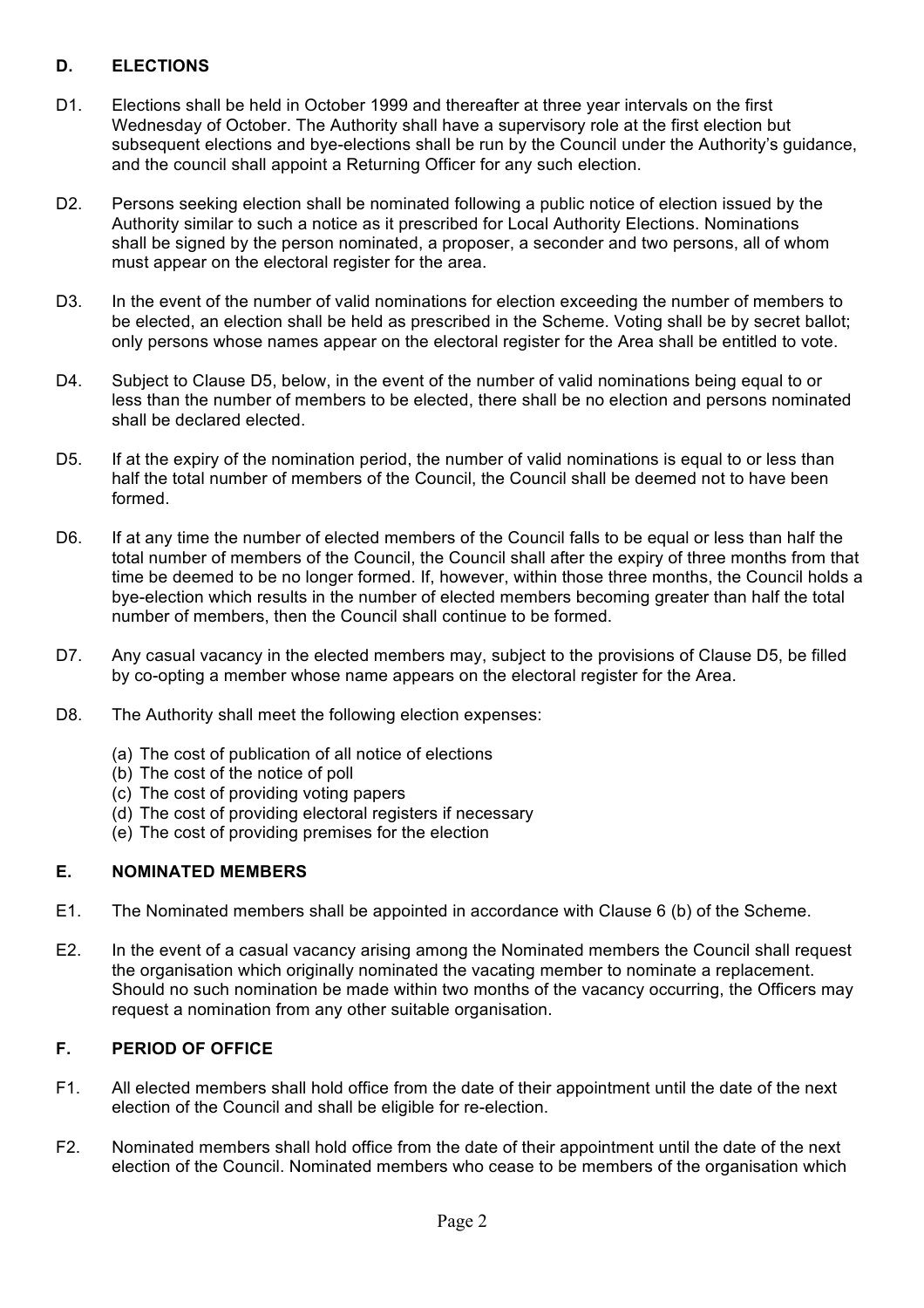originally nominated them shall cease to be members of the Council as from the date they ceased to be members of that organisation.

- F3. Co-opted members shall hold office from the date of their appointment until the date of the next election of the Council.
- F4. If any member of the Council fails to attend three successive meetings of the Council, or fewer than one half of the Council meetings in any calendar year, the Council may require an explanation from the member and in the absence of a reply which is satisfactory to a majority of the Council members present, may by a simple majority vote deem the member to have retired from the Council.

#### **G. MEETINGS**

- G1. The first meeting of the Council following an election of its members shall be convened by the Returning Officer or their nominee and shall be held within one month after the date of the election. At this meeting the Council shall fix a date for the second meeting which shall be within one calendar month. The local organisations from which the Nominated members will be appointed in terms of para. E1 above shall be invited to attend the second meeting.
- G2. The second meeting shall be convened by the Returning Officer or nominee. It shall first appoint the members from those nominated by local organisations under the terms of E1 above and shall then appoint Office Bearers in terms of H1 below.
- G3. The Council shall hold meetings as it deems necessary for the conduct of its business and shall hold not less than four meetings in any calendar year.
- G4. Meetings shall be called and conducted in accordance with the Standing Orders which shall be adopted by the Council at its second meeting, or the earliest practicable meeting thereafter, and may be amended at any meeting subject to due notice having been given in the circulated agenda for that meeting.
- G5. The quorum for each meeting of the Council shall be six, of whom at least three shall be Elected members. If a quorum is not present fifteen minutes after the stated time of the meeting there shall be an adjournment to such a place and time as may be fixed by those members present.
- G6. All meetings of the Council shall be open to the public except that the Council may agree by resolution to go into private session to consider any item(s) of business in particularly private or confidential nature where it would be advisable to do so in the Community interest.

## **H. GENERAL MEETINGS**

- H1. The Annual General Meeting of the Council shall be held in April each year for the following purposes:
	- (a) To receive for approval, the Annual Report of the Council
	- (b) To receive an audited statement of accounts for the preceding financial year
	- (c) To discuss any matters of interest to the Community
	- (d) To vote on proposals to amend this Constitution
- H2. Notice of the Annual General Meeting shall be advertised in the Press at least twenty-eight days before the meeting is due to take place.
- H3. A Special General Meeting may be called by the Council or on a reasoned written request by not fewer than twenty electors whose names appear on the electoral register for the Area. Such a Special General Meeting shall be called within fourteen days (twenty-eight days if a constitutional amendment is proposed) of the receipt of the request by the Secretary, and shall discuss and vote on only the matter raised in the original request.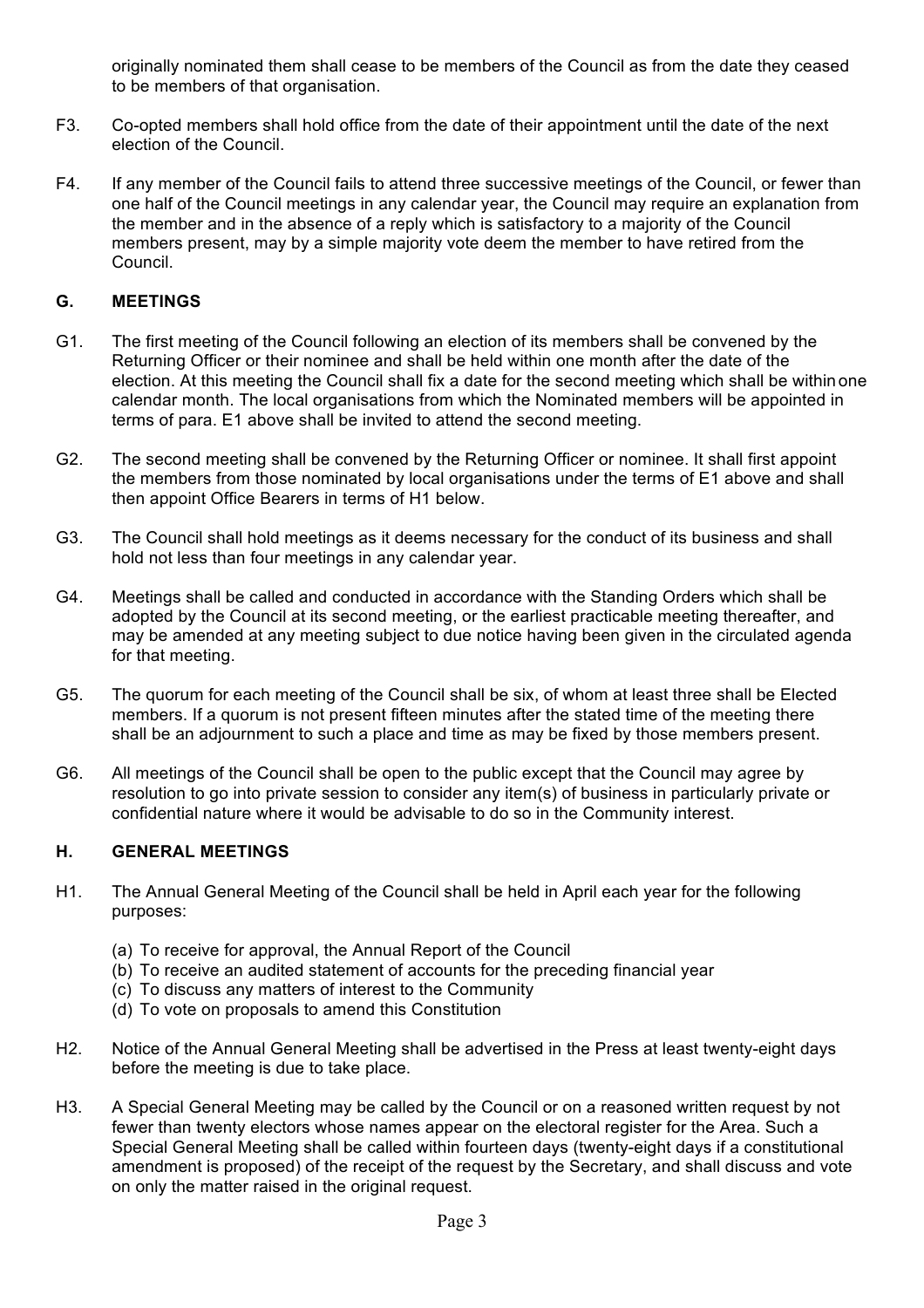H4. All persons resident within the Area covered by the Council, whose names appear on the relevant electoral register shall be entitled to attend and vote at any General Meeting.

## **J. OFFICE BEARERS**

- J1. At the second meeting of the Council following an election the Council shall elect from its Elected and Nominated members by secret ballot a Convener, a Depute-Convener, a Secretary, a Treasurer and such other Officers as it deems necessary for the proper and efficient conduct of its affairs.
- J2. No person may hold the post of Convener or the post of Depute-Convener for more than six successive years.
- J3. The offices of Secretary and Treasurer may be combined.
- J4. Should any of the offices specified in J1 above fall vacant between elections, the Council shall have the power to elect the required Office Bearer from its members.

## **K. FINANCE**

- K1. The Authority will pay the Council an annual grant towards its general running and administrative expenses under the provisions of Clause 14 (a) (1) of the Scheme. All money received by the Council shall be applied to further the Objects of the Council and to maintain its administrative structure.
- K2. The Council shall also have the following powers:
	- (a) To solicit special grants from the Authority under the provision of Clauses 4 (b) and 14 (a) (2) of the Scheme
	- (b) To receive grants and donations from other sources
	- (c) To devise other legitimate means of raising money
- K3. All money received shall be deposited in a bank account or accounts in the name of the Council which shall be operated by the Treasurer. The Treasurer shall sign the authorisations for all withdrawals and for sums over twenty pounds they shall be countersigned by the Convener, the Depute-Convener or the Secretary.
- K4. The Treasurer shall maintain proper account books in which shall be recorded all receipts and payments of the Council.
- K5. The Financial Year of the Council shall be the period from April  $1<sup>st</sup>$  to March  $31<sup>st</sup>$ .
- K6. The Council shall appoint annually a qualified auditor, acceptable to the Authority, who shall not be a member of the Council. Should the auditor demit office, the Council shall appoint a new auditor after obtaining the approval of the Authority for the particular appointee.
- K7. The Council shall present an audited statement of accounts for the preceding financial year to the Annual General Meeting for approval. Immediately thereafter a certified copy of these accounts shall be sent to the Authority for information. Until this certified copy and any other required by the Authority has been presented to the satisfaction of the Authority, no grant shall be paid to the Council.
- K8. The Council may acquire and hold heritable property, the title to which shall be taken in the names of the Convener and the Secretary for the time being, as Trustees of the Council.
- K9. All deeds relevant to the Council shall be executed by the Convener, the Depute-Convener, the Secretary and the Treasurer at the date of execution.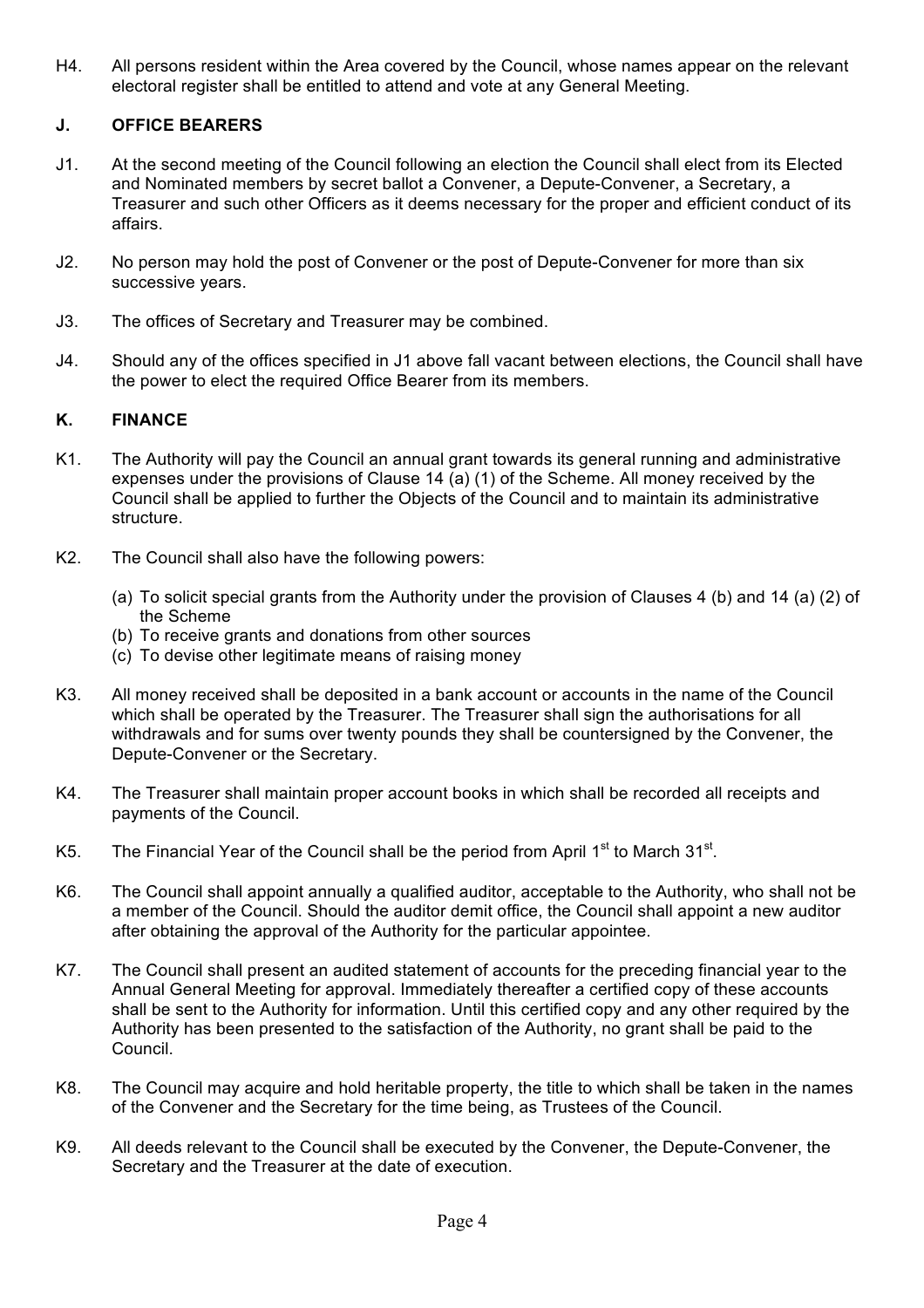## **L. COMMITTEES**

L1. The Council shall have the power to appoint such sub-committees as it may from time to time decide, and shall determine their terms of reference, powers, duties and composition. Persons who are not members of the Council but are on the electoral register for the Area may be appointed to such sub-committees but there shall be the majority of members of the Council and the Convener of each sub-committee shall be a member of the Council.

## **M. LIAISON WITH THE AUTHORITY**

- M1. Under the provisions of Clause 16 of the Scheme, following each meeting of the Authority it shall supply the Council with a Digest of its decisions and those of its committees. It shall also, where appropriate, provide the Council with information regarding proposed works and projects within the Council's area and any decisions affecting the area with a view to ascertaining the view of the local inhabitants thereon.
- M2. The Council shall supply the Authority with copies of its Minutes together with copies of appropriate reports considered by it. It may also submit to the Authority any proposals for suggestions it wishes to make regarding any of the Authority's functions as affecting its area.
- M3. The Council shall appoint two members to the Community Councils Liaison Committee set up by the Authority as detailed in Appendix IV of the Scheme.

#### **N. ADOPTION OF AND AMENDMENTS TO THE CONSTITUTION**

- N1. In the first instance this Constitution with any appropriate amendments shall be approved by a meeting of the Council. The Council shall then present it to the Authority for scrutiny and to an Annual General Meeting for amendment and approval which shall be by a two-thirds majority. The public notice of this Meeting shall indicate that consideration of the Constitution is part of the business and that copies of the draft are available from the Secretary.
- N2. Subject to the provisions of Section 53 of the Local Government (Scotland) Act 1973 relating to the amendment of Community Council Schemes, any proposal to alter this Constitution must be delivered in writing to the Secretary not less than thirty-five days before an Annual General Meeting or a Special General Meeting, either on the authority of the Council or signed by at least six electors whose name appear in the Electoral Register for the Area. Notice that there is such a proposal, but not necessarily the detail proof thereof, shall appear in the public notice of the General Meeting referred to in H2 or H3 above.
- N3. Any alteration to this Constitution shall require the approval of a two-thirds majority of the electors present and voting at the General Meeting and shall then be presented to the Authority for ratification.
- N4. The Council shall have power to make any amendment that may be necessary to comply with any Statutory requirements that may be imposed on the Council, as an interim measure, subject to report to the next Annual General Meeting.

## **P. DISSOLUTION OF THE COUNCIL**

- P1. If two-thirds of the Council decides at any time that it is advisable to dissolve the Council, a General Meeting shall be called, notice of which shall include a statement of the resolution to be proposed. Representatives of the Authority shall be invited.
- P2. The recommendation shall not be approved if twenty or more electors present at the meeting vote for continuation.
- P3. Should the recommendation be approved by this meeting, it shall be forwarded to the Authority for consideration and approval.